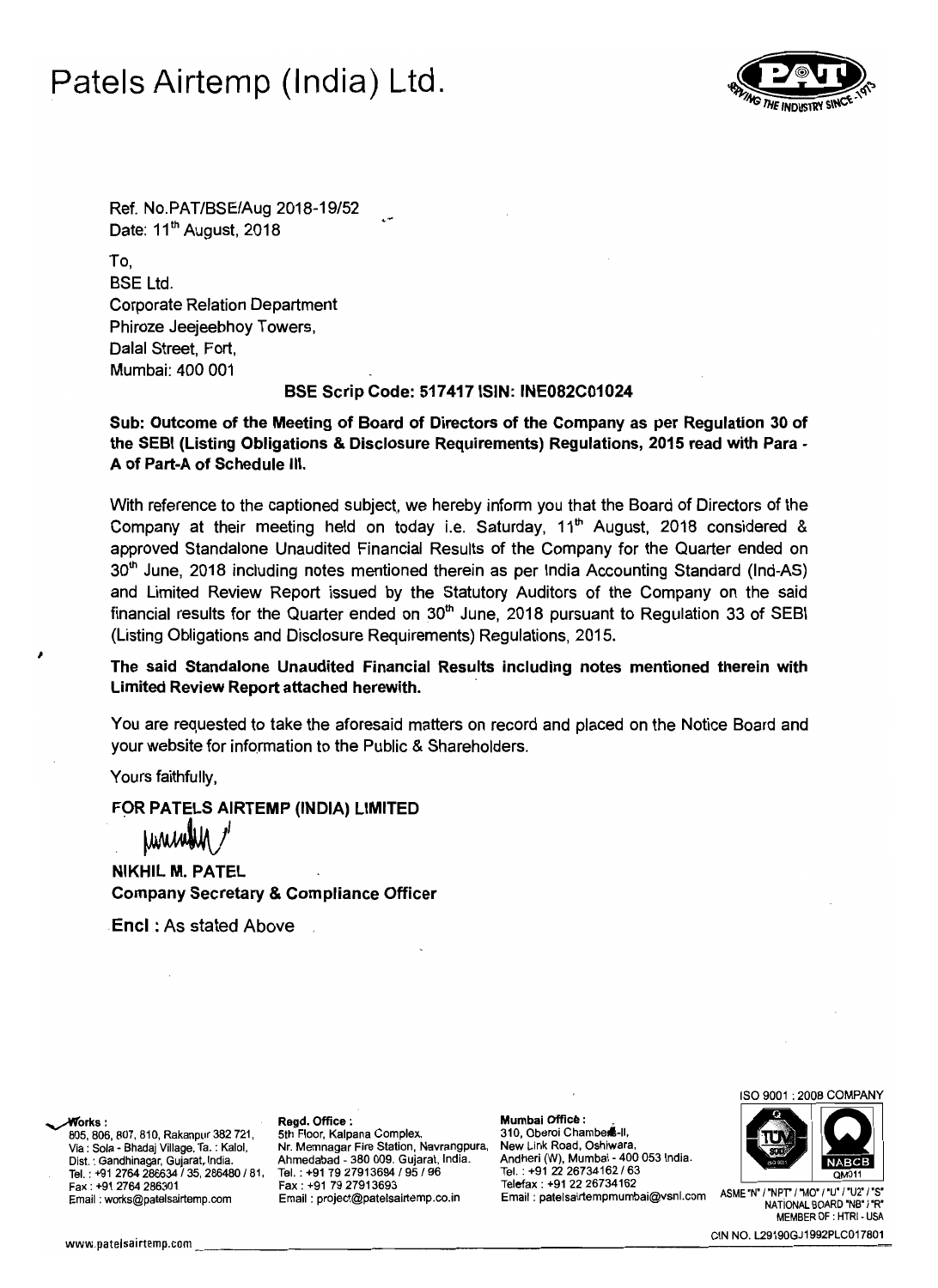# **Patels Airtemp (India) Ltd.**



### STATEMENT OF STANDALONE UNAUDITED FINANCIAL RESULTS FOR THE QUARTER ENDED 30TH JUNE, 2018

|                | (Rs. in Lakhs except EPS)                                                                                    |             |               |             |            |
|----------------|--------------------------------------------------------------------------------------------------------------|-------------|---------------|-------------|------------|
| Sr.<br>No.     |                                                                                                              |             | Quarter ended |             | Year ended |
|                | ٠÷<br><b>Particulars</b>                                                                                     | 30/06/2018  | 31/03/2018    | 30/06/2017  | 31/03/2018 |
|                |                                                                                                              | (Unaudited) | (Audited)     | (Unaudited) | (Audited)  |
| $\mathbf{1}$   | Income                                                                                                       |             |               |             |            |
|                | a) Total Revenue from Operations                                                                             | 2783.35     | 5595.25       | 1295.71     | 15938.44   |
|                | b) Other Income                                                                                              | 12.91       | 12.60         | 10.24       | 42.85      |
|                | Total Income (a+b)                                                                                           | 2796.26     | 5607.85       | 1305.95     | 15981.29   |
| $\overline{2}$ | <b>Expenses</b>                                                                                              |             |               |             |            |
|                | a) Cost of Materials consumed                                                                                | 2426.99     | 2402.03       | 2451.95     | 10067.41   |
|                | b) Purchase of stock-in-trad                                                                                 | 68.73       | 60.03         | 105.72      | 361.06     |
|                | c) Changes in inventories of finished goods, work-in-progess and<br>stock-in-trade                           | (1124.11)   | 884.24        | (2918.27)   | (2155.80)  |
|                | d) Employee benefits expense                                                                                 | 196.81      | 231.74        | 188.14      | 837.69     |
|                | e) Depreciation and amortisation expenses                                                                    | 65.46       | 65.15         | 64.77       | 259.40     |
|                | f) Labour Charges                                                                                            | 300.11      | 470.24        | 363.75      | 1742.40    |
|                | g) Excise'Duty                                                                                               | 0.00        | 0.00          | 112.70      | 112.70     |
|                | h) Finance Costs                                                                                             | 99.14       | 173.06        | 77.57       | 485.89     |
|                | i) Other Expenses                                                                                            | 564.01      | 886.06        | 713.75      | 3005.61    |
|                | <b>Total Expenses</b>                                                                                        | 2597.14     | 5172.55       | 1160.08     | 14716.36   |
| з              | Profit before execeptional items and tax (1-2)                                                               | 199.12      | 435.30        | 145.87      | 1264.93    |
| 4              | <b>Exceptional Items</b>                                                                                     | 0.00        | 0.00          | 0.00        | 0.00       |
| 5              | Profit before tax $(3+/-4)$                                                                                  | 199.12      | 435.30        | 145.87      | 1264.93    |
| 6              | <b>Tax Expenses</b>                                                                                          | 60.89       | 119.03        | 43.55       | 403.78     |
| $\overline{z}$ | Net Profit for the period $(5+/-6)$                                                                          | 138.23      | 316.27        | 102.32      | 861.15     |
| 8              | Other Comprehensive Income (Net of income tax)<br>a) Items that will not be reclassified to profit or loss   | (3.40)      | (12.69)       | (0.30)      | (13.59)    |
|                | b) Items that will be reclassified to profit or loss<br>Total other comprehensive income (Net of income tax) | (3.40)      | (12.69)       | (0.30)      | (13.59)    |
| 9              | Total comprehensive income for the period $(7 + 8)$                                                          | 134.83      | 303.58        | 102.02      | 847.56     |
| 10             | Paid-up equity share capital (face value of Rs. 10/- per share)                                              | 507.02      | 507.02        | 507.02      | 507.02     |
| 11             | Reserves excluding revaluation reserves                                                                      |             |               |             | 6895.28    |
| 12             | Earning Per Share (EPS) of Rs. 10/- each (Not Annualised)                                                    |             |               |             |            |
|                | a) Basic (Rs.)                                                                                               | 2.73        | 6.24          | 2.01        | 16.98      |
|                | b) Diluted (Rs.)                                                                                             | 2.73        | 6.24          | 2.01        | 16.98      |

Notes:

1 The above results for the Quarter ended 30th June, 2018 have been reviewed by the Audit Committee and approved by the Board of Directors in their respective meetings held on 11th August, 2018 and the Limited Review of the same has been carried out by the

2 These results have been prepared in accordance with the Companies (Indian Accounting Standards) Rules, 2015 (Ind AS) prescribed under Section 133 of the Companies Act,.2013.

3 As the Company has only one reportable segment i.e. Engineering, the disclosure requirements under Regulation 33 of SEBI (Listing Obligatios & Disclosures Requirements) Regulation, 2015 and in terms of Ind AS-I08 on "Segment Reporting" are not applicable.

According to the requirements of IND-AS and SEBI (Listing Obligations and Disclosure Requirements) Regulations, 2015, revenue for the Quarther ended 30th June, 2017 was reported inclusive of Excise Duty. Goods and Services Tax (GST) has been implemented with effect from 1st July, 2017 which replaces excise duty and other input taxes and in view of the same revenue for the period thereafter, is reported net of GST. Accordingly, figures of revenue for the quarter ended 30th June,2017 and 30th June,2018 are not strictly

5 Previous year's/period's figure have been regrouped/rearranged wherever necessary.

Place :Rakanpur, Dist:

Date : 11th August, 2018 

805, 806, 807, 810, Rakanpur 382 721,<br>Via : Sola - Bhadaj Village, Ta. : Kalol, Tel. : +91 2764 286634 / 35, 286480 / 81, Tel. : +91 79 27913694 / 95 / 96 Tel. : +91 22 26734162 / 63<br>Fax : +91 79 27913693 Telefax : +91 22 26734162<br>Email : works@patelsairtemp.com Email : project@patelsairtemp.co.in Em

Via : Sola - Bhadaj Village, Ta. : Kalol, Nr. Memnagar Fire Station, Navrangpura,<br>Dist. : Gandhinagar, Gujarat, India. Ahmedabad - 380 009. Gujarat, India. Dis!. : Gandhinagar, Gujarat, India. Ahmedabad - 380 009. Gujarat, India. Andheri (W), Mumbai 400 053 India. Tel. : +91 2764 *286634/35,* 286480 /81, Tel. : +91 *7927913694195/96* Tel. : +91 *2226734162/63* 

PATELS AIRTEMP (INDIA) LTD. SANJIVKUMAR N. PATEL

For and on behalf of the Board

(Managing Director) DIN: 02794095

~rkS: Regd. Office : Mumbai Office : " New Link Road, Oshiwara, Andheri (W), Mumbai - 400 053 India.<br>Tel. : +91 22 26734162 / 63

ISO 9001 : 2008 COMPANY



ASME 'N' /''U'/''U'/''U'/''2' /'S' Email: patelsairtempmumbai@vsnl.com ASME 'N' /'NPT' / 'MO' / 'U'/' 'U'<br>"NATIONAL BOARD 'NB' /'R MEMBER OF : HTRI- USA www.patelsairtemp.com \_\_\_\_\_\_\_\_\_\_\_\_\_\_\_\_\_\_\_\_\_\_\_\_\_\_\_\_\_\_\_\_\_\_\_\_\_\_\_\_\_\_\_\_\_\_ CIN NO. L29190GJ1992PLC017801\_